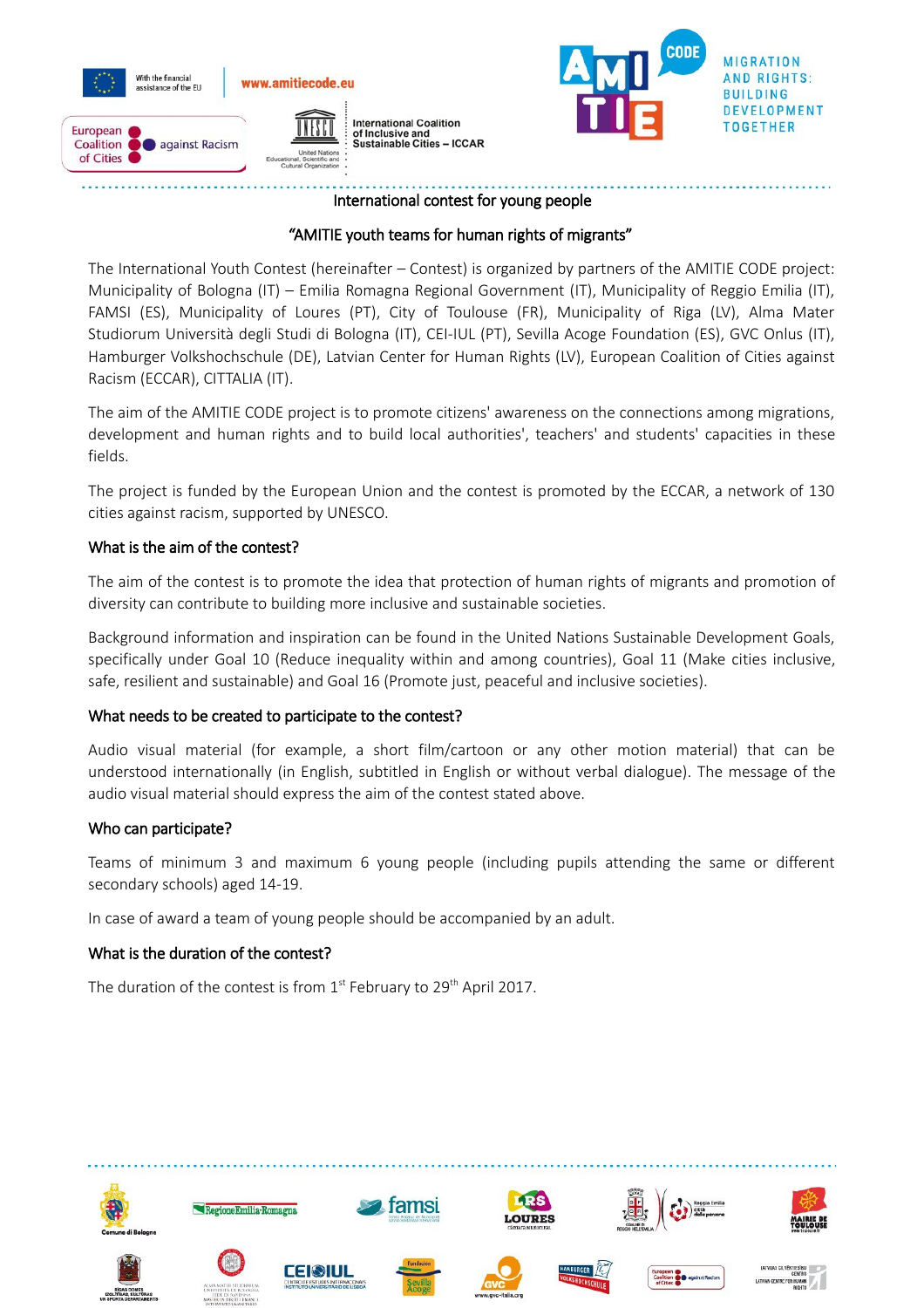## Which are the rules for admission?

- Audio visual material up to 3 minutes in length (excluding credits) with maximum size of 2 GB related to the aim of the contest.
- Audio visual material must be in zipped MOV or MP4 format.
- $-$  Each youth team can submit only one audio visual material.
- No enrollment fee is required.
- Materials produced by professionals are not admitted.
- Materials promoting, naming or showing commercial brands or that can in any other way be considered advertisement will not be admitted.

## Which are the rules for submission and deadline for submission?

The following files should be submitted by  $29<sup>th</sup>$  April 2017 in one zipped folder identified with the short title of the audio visual material and the name of the country represented:

- $-$  the audio visual material;
- $-$  entry form duly filled out (preferably in English);
- one group picture (PDF, JPG, PNG, TIFF) of the team;
- three pictures (PDF, JPG, PNG, TIFF) taken during the creation of audiovisual material.

The folder with the necessary files indicated above must be submitted by through Dropbox and link to the folder should be sent to comunicazione  $(a)$ e-35.it and eccar $(a)$ rathaus.potsdam.de

The audio visual materials that do not conform to these requirements and do not correspond to the aim of this contest will be excluded from the selection.

## Who will select the materials and award the prize?

- All materials will be viewed by the European Coalition of Cities Against Racism, that will be in charge of the selection.
- Decisions will be irrevocable.
- The award will be a 4 days (3 nights) trip to Lisbon (Portugal) in November 2017, to take part in the AMITIE CODE project final event. If the selected material is submitted by a Portuguese team, the award will be a 3 days/2 nights trip to one of the other partner cities.
- The winners of the award will be announced on-20<sup>th</sup> May 2017.

## What happens to your production, if it wins? Whose property is it and how can it be used?

- Submitted works will become joint property of AMITE CODE project partners and of the authors. Project partners, the authors and the European Union can disseminate the materials to the wider public, by any means, free of charge and with the exclusion of any profit.
- AMITIE CODE project partners have the authorization to use the submitted materials in screenings during public events, via web on the project website as well as Youtube, Vimeo or any other on-line dissemination channel and by including them in DVDs and in any other physical support, in order to disseminate the project and the project activities.
- Project partners will provide authors a version of the material with the project logo, EU flag and disclaimer, if selected, for dissemination purposes, according to European Union visibility rules. Authors will have the authorization to use the material, if selected, only in its version with project and EU logos, in screenings during public events, via web on their websites as well as Youtube, Vimeo



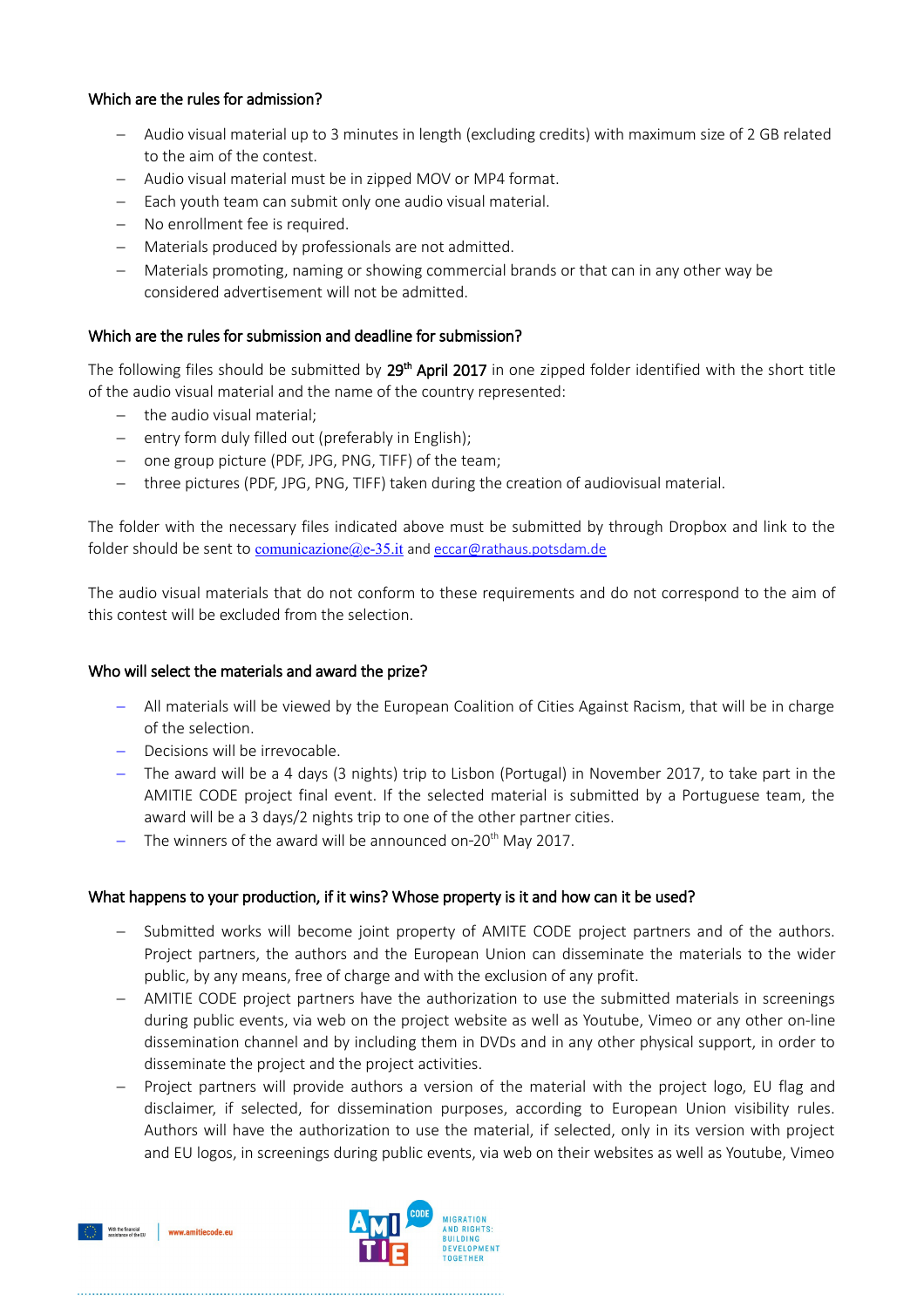or any other on-line dissemination channel and by including them in DVDs and in any other physical support, in order to disseminate the project and the project activities. Material MUST always, under any circumstances, be screened, shown and provided for free and must never be used for profit.

## ACCEPTANCE OF RULES

- Participation to the contest involves accepting the above-stated rules.

- Participants can't submit works produced by third people, but only works produced by the participating team.

- The lead partner of AMITIE CODE project has the right to integrate or modify existing rules, if necessary and only under specific and well-motivated cases.